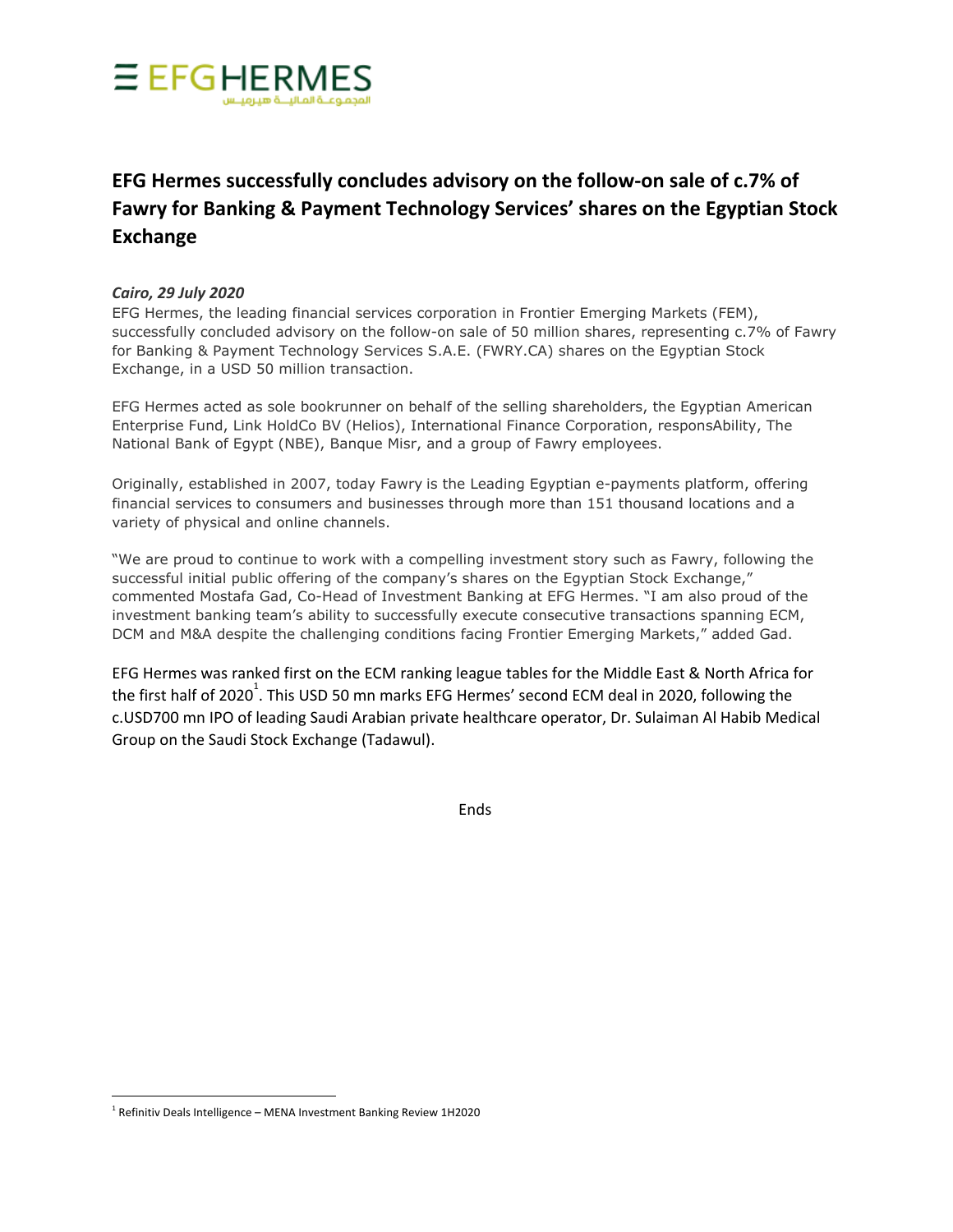

## **About EFG Hermes**

With a current footprint spanning thirteen countries across four continents, EFG Hermes started in Egypt and has grown over 35 years of success to become a leading financial services corporation with access to emerging and frontier markets. Drawing on our proven track record and a team of more than 4,400 talented employees, we provide a wide spectrum of financial services that include investment banking, asset management, securities brokerage, research and private equity to the entire MENA region.

In 2015, EFG Hermes launched the NBFI Platform, EFG Hermes Finance, which will overlook activities in the non-banking finance field through EFG Hermes Leasing, Tanmeyah Microfinance, valU for instalment sale services and EFG Hermes Factoring, in addition to newly-launched entities covering digital payments, insurance and mortgage. This falls in line with the Firm's strategy to focus on two main pillars: product diversification and geographic expansion into non-MENA markets, which has seen the firm establish a physical presence in Pakistan, Kenya, Bangladesh, Nigeria, Vietnam, the United Kingdom and the United States.

For further information about EFG Hermes, please visit [www.efghermes.com](http://www.efghermes.com/) and stay connected with  $us: 200$  in  $f1$ 

**For further information, please contact:**

**EFG Hermes Media** [media@efg-hermes.com](mailto:media@efg-hermes.com)

**May El Gammal** Head of Marketing & Communications

[melgammal@efg-hermes.com](mailto:melgammal@efg-hermes.com)

## *Note on Forward-Looking Statements*

*In this press release, EFG Hermes may make forward looking statements, including, for example, statements about management's expectations, strategic objectives, growth opportunities and business prospects. These forward-looking statements are not historical facts but instead represent only EFG Hermes' belief regarding future events, many of which, by their nature are inherently uncertain and are beyond management's control and include among others, financial market volatility; actions and initiatives taken by current and potential competitors; general economic conditions and the effect of current, pending and future legislation, regulations and regulatory actions. Accordingly, the readers are cautioned not to place undue reliance on forward-looking statements, which speak only as of the date on which they are made.*